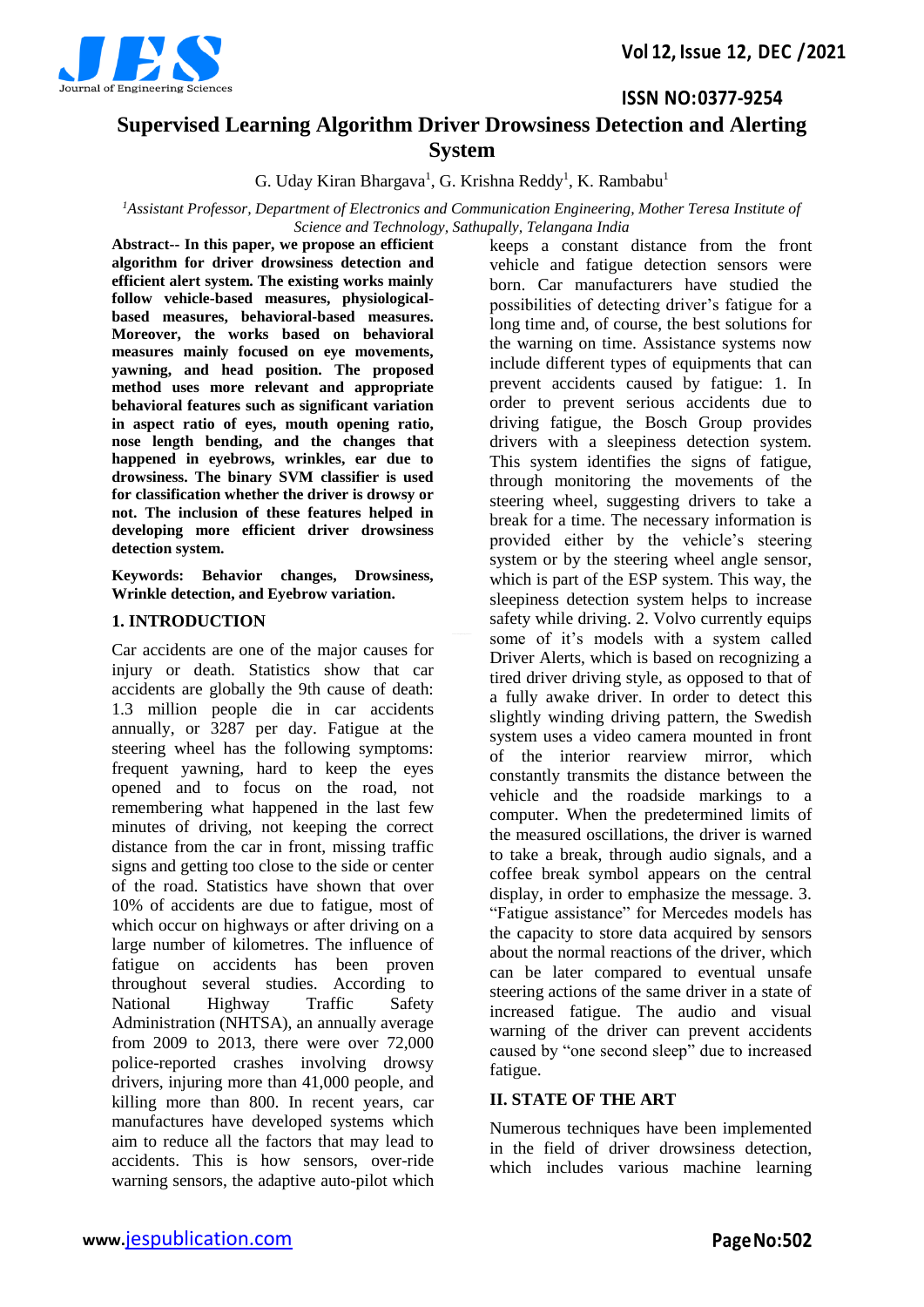

algorithms. In an attempt to increase the accuracy and accelerate the process of drowsiness detection, many methodologies have come up based on the different arenas of drowsiness detection as described below: Driving Patterns: This approach takes into  $consideration \lambda$  the trajectory or the path followed by a driver on the road. External factors such as the condition of the road, the type of vehicle and the environmental situations greatly influence the model. It calculates the deviation of the vehicle based on the position of the automobile at a specific time. This deviation calculates the driving patterns of the driver based on which the model determines if the driver is drowsy [1]. Thus, the model is not always accurate because of its dependency on various external conditions. Physiological Sensors: This type of drowsiness detection $\lambda$  system depends on the Electroencephalogram (EEG), Electrocardiogram (ECG), and Electrocardiographs (EOG) physiological sensors that detect the state of the human brain. It determines if a person is drowsy by sensing the electric currents of the body and the brain [2]. Although the system has an accuracy rate of above 90%, it proves to be unfeasible for drowsiness detection in automobiles due to the number of sensors that have to be attached to the human body, which could cause discomfort to the driver and hinder his/her driving. Computer Vision: These drowsiness detection systems $\lambda$  use image processing to detect the facial features, such as the eyes and the mouth of the driver, using different machine learning algorithms. They are deployed on a computer capable of processing the algorithm and is more suitable for drowsiness detection in automobiles.

It uses various detection methods to determine drowsiness, such as eye detection or yawn detection, to recognize if the driver is drowsy. The most feasible method for a Driver Drowsiness Detection System among the three, as seen above, is the Computer Vision method. This is because it neither relies on any external factor that could lead to a false positive nor does it require any physical connections to the driver that could distract the driver. The computer vision domain uses a variety of machine learning algorithms to determine drowsiness, such as the Support Vector Machine (SVM) algorithm that

## **ISSN NO:0377-9254**

classifies objects by separating data items [3]. It detects the eyes and other facial features using a dataset but gives less accurate results and has a higher error rate, especially in large or noisy datasets. Another such algorithm is the Convolutional Neural Networks (CNN) model, which performs drowsiness detection using neural networks that imitate the working on the human brain on a computer [4, 5]. It proves to be considerably accurate but also requires a high computational cost and a large dataset to train the model due to which it is not the best fit for our drowsiness detection system. The last significant model that we consider for our project uses the Haar Cascades algorithm, which uses the facial features of the driver to detect drowsiness [6]. It is the second most accurate and fastest algorithm after the CNNs, and also works on low computational cost and a smaller training set, which makes the system economical and the most suitable model for our purpose.

### **3. PROPOSED METHOD**

A block diagram of the proposed driver drowsiness monitoring system has been depicted in Fig 1. At first, the video is recorded using a webcam. The camera will be positioned in front of the driver to capture the front face image. From the video, the frames are extracted to obtain 2-D images. Face is detected in the frames using histogram of oriented gradients (HOG) and linear support vector machine (SVM) for object detection [10]. After detecting the face, facial landmarks [11] like positions of eye, nose, and mouth are marked on the images. From the facial landmarks, eye aspect ratio, mouth opening ratio and position of the head are quantified and using these features and machine learning approach, a decision is obtained about the drowsiness of the driver. If drowsiness is detected, an alarm will be sent to the driver to alert him/her. The details of each block are discussed below.

**Data Acquisition:** The video is recorded using webcam (Sony CMU-BR300) and the frames are extracted and processed in a laptop. After extracting the frames, image processing techniques are applied on these 2D images. Presently, synthetic driver data has been generated. The volunteers are asked to look at the webcam with intermittent eye blinking, eye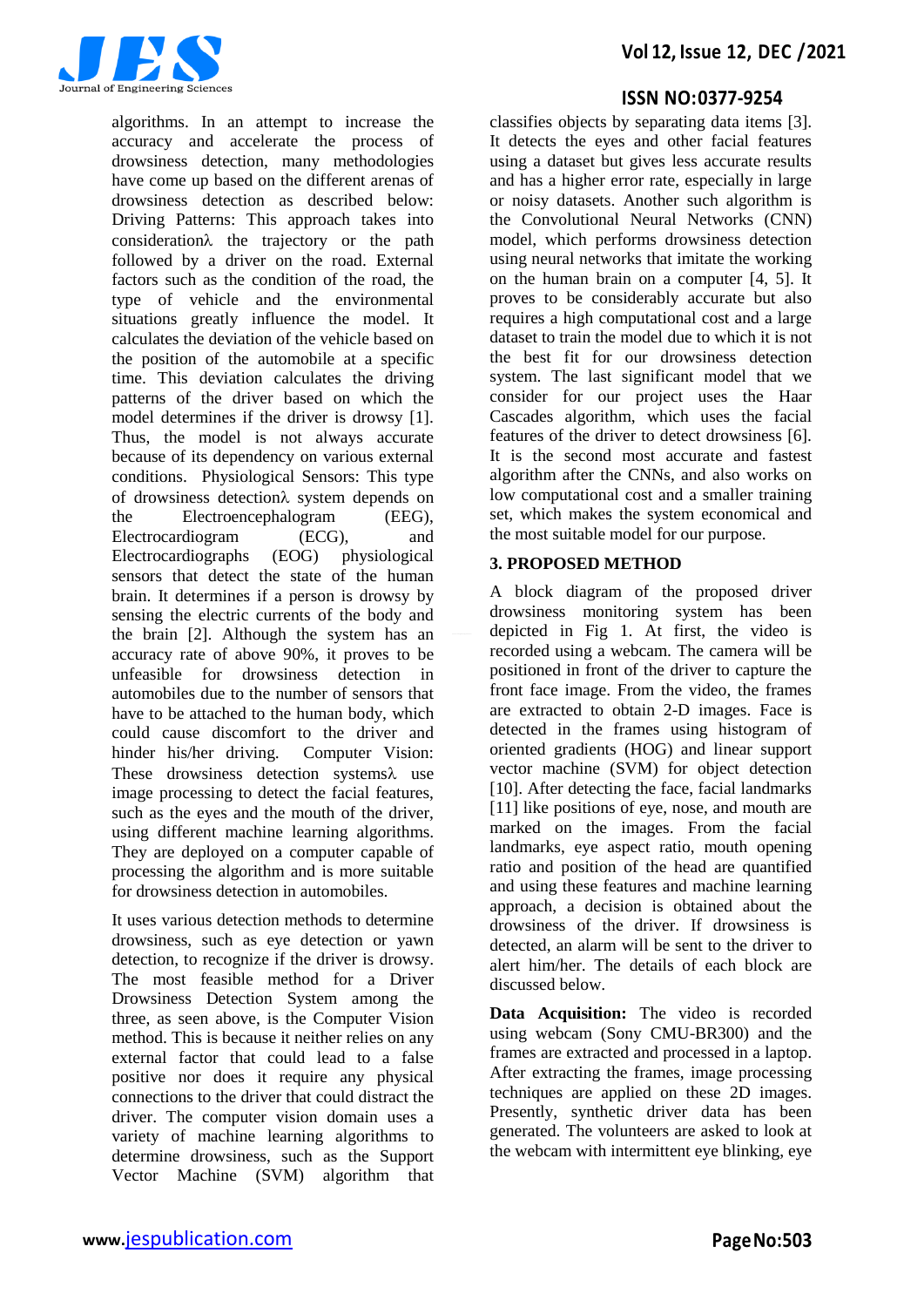

closing, yawning and head bending. The video is captured for 30 minutes duration.

**Face Detection:** After extracting the frames, first the human faces are detected. Numerous online face detection algorithms are there. In this study, histogram of oriented gradients (HOG) and linear SVM method [10] is used.

In this method, positive samples of fixed window size are taken from the images and HOG descriptors are computed on them. Subsequently, negative samples (samples that do not contain the required object to be detected i.e., human face here) of same size are taken and HOG descriptors are calculated. Usually the number of negative samples is very greater than number of positive samples. After obtaining the features for both the classes, a linear SVM is trained for the classification task.



Fig. 1: Block diagram of proposed drowsiness system.

To improve the accuracy of SVM, hard negative mining is used. In this method, after training, the classifier is tested on the labeled

## **ISSN NO:0377-9254**

data and the false positive sample feature values are used again for training purpose. For the test image, the fixed size window is translated over the image and the classifier computes the output for each window location. Finally, the maximum value output is considered as the detected face and a bounding box is drawn around the face. This nonmaximum suppression step removes the redundant and overlapping bounding boxes.

#### **Feature Extraction**

After detecting the facial landmarks, the features are computed as described below.

**Eye aspect ratio (EAR):** From the eye corner points, the eye aspect ratio is calculated as the ratio of height and width of the eye as given by

$$
EAR = \frac{(p_2 - p_6) + (p_3 - p_5)}{2(p_4 - p_1)}
$$

Where $p_i$  represents point marked as  $i$  in facial landmark and  $(p_i - p_i)$  is the distance between points marked as  $i$  and  $j$ . Therefore, when the eyes are fully open, EAR is high value and as the eyes are closed, EAR value goes towards zero. Thus, monotonically decreasing EAR values indicate gradually closing eyes and it's almost zero for completely closed eyes (eye blink). Consequently, EAR values indicate the drowsiness of the driver as eye blinks occur due to drowsiness.

**Mouth opening ratio (MOR):** Mouth opening ratio is a parameter to detect yawning during drowsiness. Similar to EAR, it is calculated as

$$
MOR = \frac{(p_{15} - p_{23}) + (p_{16} - p_{22}) + (p_{17} - p_{21})}{3(p_{19} - p_{13})}
$$

As defined, it increases rapidly when mouth opens due to yawning and remains at that high value for a while due to yawn (indicating that the mouth is open) and again decreases rapidly towards zero. As yawn is one of the characteristics of drowsiness, MOR gives a measure regarding driver drowsiness.

### **Classification**

After computing all the three features, the next task is to detect drowsiness in the extracted frames. In the beginning, adaptive thresholding is considered for classification.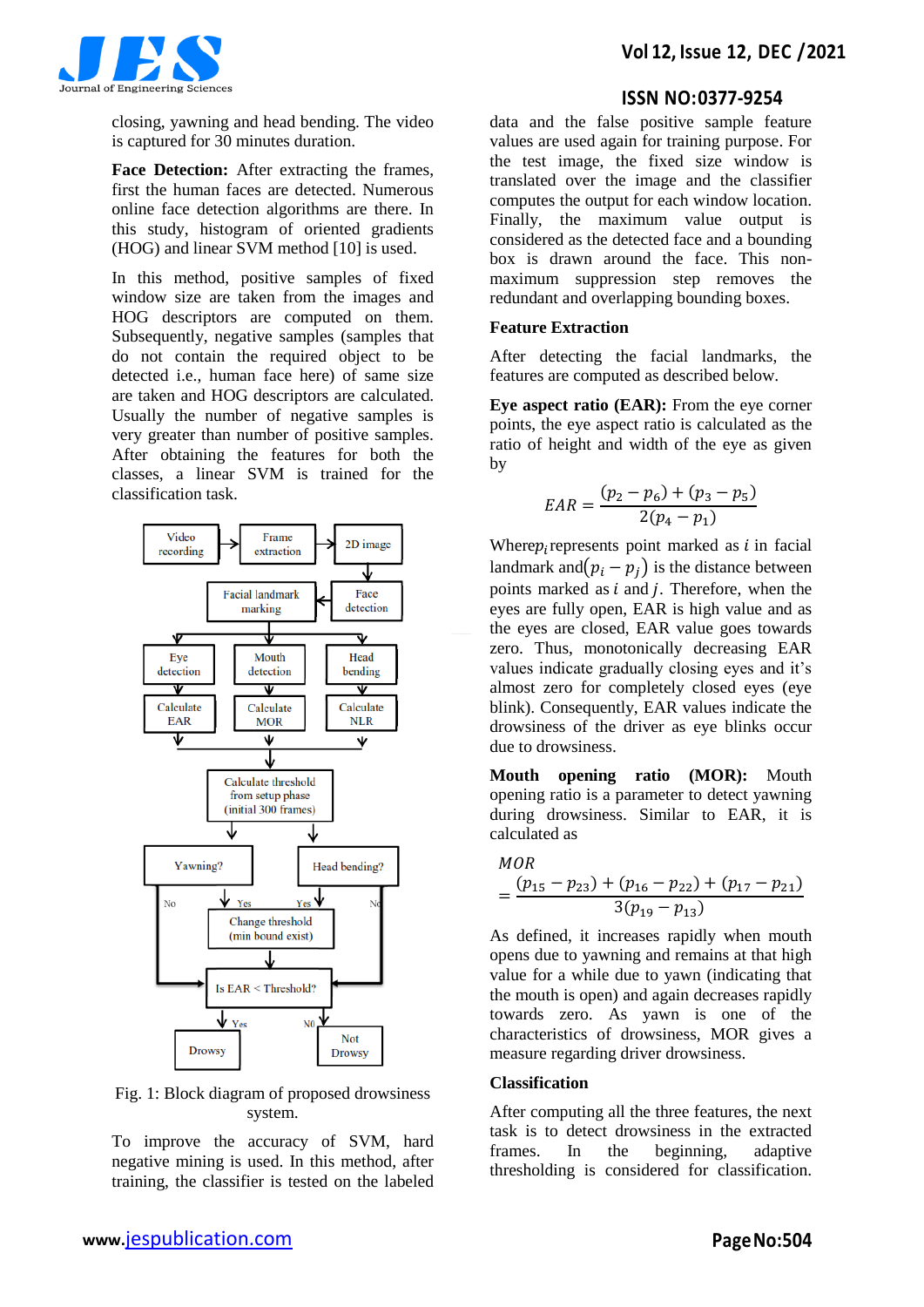

Later, machine learning algorithms are used to classify the data.

For computing the threshold values for each feature, it is assumed that initially the driver is in complete awake state. This is called setup phase. In the setup phase, the EAR values for first three hundred (for 10s at 30 fps) frames are recorded. Out of these three hundred initial frames containing face, average of 150 maximum values is considered as the hard threshold for EAR. The higher values are considered so that no eye closing instances will be present. If the test value is less than this threshold, then eye closing (i.e., drowsiness) is detected. As the size of eye can vary from person to person, this initial setup for each person will reduce this effect. Similarly, for calculating threshold of MOR, since the mouth may not be open to its maximum in initial frames (setup phase) so the threshold is taken experimentally from the observations. If the test value is greater than this threshold then yawn (i.e., drowsiness) is detected.

After computing the threshold values, the system is used for testing. The system detects the drowsiness if in a test frame drowsiness is detected for at least one feature. To make this thresholding more realistic, the decision for each frame depends on the last 75 frames. If at least 70 frames (out of those 75) satisfy drowsiness conditions for at least one feature, then the system gives drowsiness detection indication and the alarm.

To make this thresholding adaptive, another single threshold value is computed which initially depends on EARthreshold value. The average of EAR values is computed as the average of 150 maximum values out of 300 frames in the setup phase. Then offset is determined heuristically and the threshold is obtained as offset subtracted from the average value. Driver safety is at risk when EAR is below this threshold. This EAR threshold value increases slightly with each yawning up to a certain limit. As each yawning and head bending is distributed over multiple frames, so yawning and head bending of consecutive frames are considered as single yawn and added once in the adaptive threshold. In a test frame, if EAR value is less than this adaptive threshold value, then drowsiness is detected, and an alarm is given to the driver.

## **ISSN NO:0377-9254**

Apart from using thresholding, the machine learning algorithms are used to detect drowsiness as well. The EAR, and MOR values are stored for the synthetic test data along with actual drowsiness annotation. Prior to classification, statistical analysis of the features has been done. At first, the feature space is transformed into an independent one. After transforming the feature values, student's t test is used to test whether the features are statistically significant for the two classes. As all the three features are statistically significant at 5% level of significance, all the three features are used for classification using Support vector Machine [12].

SVM is one of the most popular Supervised Learning algorithms, which is used for Classification as well as Regression problems. However, primarily, it is used for Classification problems in Machine Learning.



Figure 2: SVM classification

The goal of the SVM algorithm is to create the best line or decision boundary that can segregate n-dimensional space into classes so that we can easily put the new data point in the correct category in the future. This best decision boundary is called a hyperplane. SVM chooses the extreme points/vectors that help in creating the hyperplane. These extreme cases are called as support vectors, and hence algorithm is termed as Support Vector Machine. Consider the below diagram in which there are two different categories that are classified using a decision boundary or hyperplane:

### **4. Simulation Results**

In above screen click on 'Start Behaviour Monitoring Using Webcam' button to connect application with webcam, after clicking button will get below screen with webcam streaming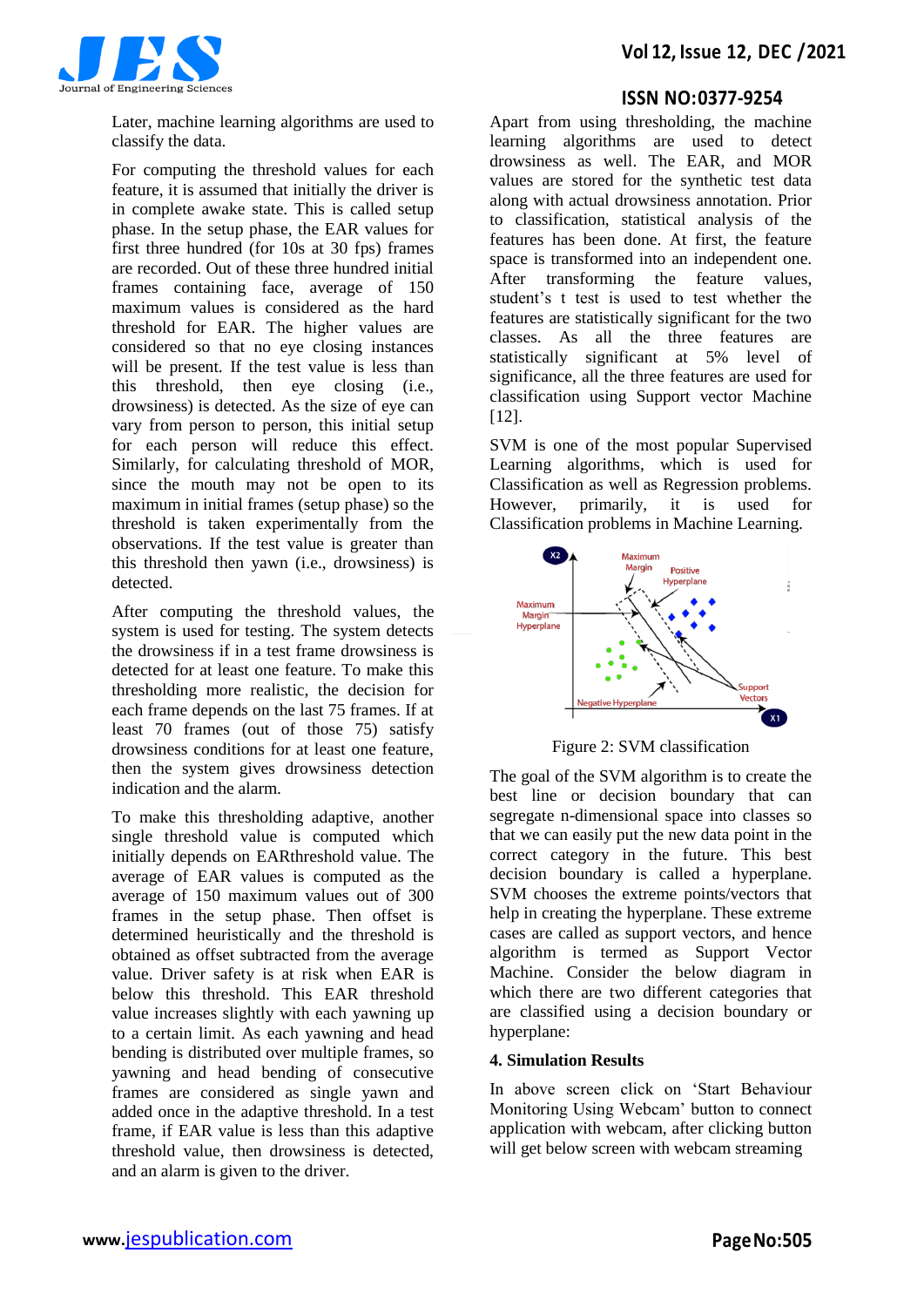



Figure 3: Eyes open

In above screen we can see web cam stream then application monitor all frames to see person eyes are open or not, if closed then will get below message.



Figure 4: Eyes close



Figure 5: Mouth open

### **5. Conclusion**

In this paper, a low-cost, real-time driver drowsiness monitoring system has been proposed based on visual behavior and machine learning. Here, visual behavior features like eye aspect ratio, mouth opening ratio and nose length ratio are computed from the streaming video, captured by a webcam. An adaptive thresholding technique has been

# **ISSN NO:0377-9254**

developed to detect driver drowsiness in real time. The developed system works accurately with the generated synthetic data. Subsequently, the feature values are stored, and SVM have been used for classification.

### **REFERENCES**

- [1]. W. L. Ou, M. H. Shih, C. W. Chang, X. H. Yu, C. P. Fan, "Intelligent Video-Based Drowsy Driver Detection System under Various Illuminations and Embedded Software Implementation", 2015 international Conf. on Consumer Electronics - Taiwan, 2015.
- [2]. W. B. Horng, C. Y. Chen, Y. Chang, C. H. Fan, "Driver Fatigue Detection based on Eye Tracking and Dynamic Template Matching", IEEE International Conference on Networking,, Sensing and Control, Taipei, Taiwan, March 21-23, 2004.
- [3]. S. Singh, N. P. papanikolopoulos, "Monitoring Driver Fatigue using Facial Analysis Techniques", IEEE Conference on Intelligent Transportation System, pp 314-318.
- [4]. B. Alshaqaqi, A. S. Baquhaizel, M. E. A. Ouis, M. Bouumehed, A. Ouamri, M. Keche, "Driver Drowsiness Detection System", IEEE International Workshop on Systems, Signal Processing and their Applications, 2013.
- [5]. M. Karchani, A. Mazloumi, G. N. Saraji, A. Nahvi, K. S. Haghighi, B. M. Abadi, A. R. Foroshani, A. Niknezhad, "The Steps of Proposed Drowsiness Detection System Design based on Image Processing in Simulator Driving", International Research Journal of Applied and Basic Sciences, vol. 9(6), pp 878-887, 2015.
- [6]. R. Ahmad, and J. N. Borole, "Drowsy Driver Identification Using Eye Blink Detection," IJISET - International Journal of Computer Science and Information Technologies, vol. 6, no. 1, pp. 270-274, Jan. 2015.
- [7]. A. Abas, J. Mellor, and X. Chen, "Nonintrusive drowsiness detection by employing Support Vector Machine," 2014 20th International Conference on Automation and Computing (ICAC), Bedfordshire, UK, 2014, pp. 188- 193.
- [8]. A. Sengupta, A. Dasgupta, A. Chaudhuri, A. George, A. Routray, R. Guha; "A Multimodal System for Assessing Alertness Levels Due to Cognitive